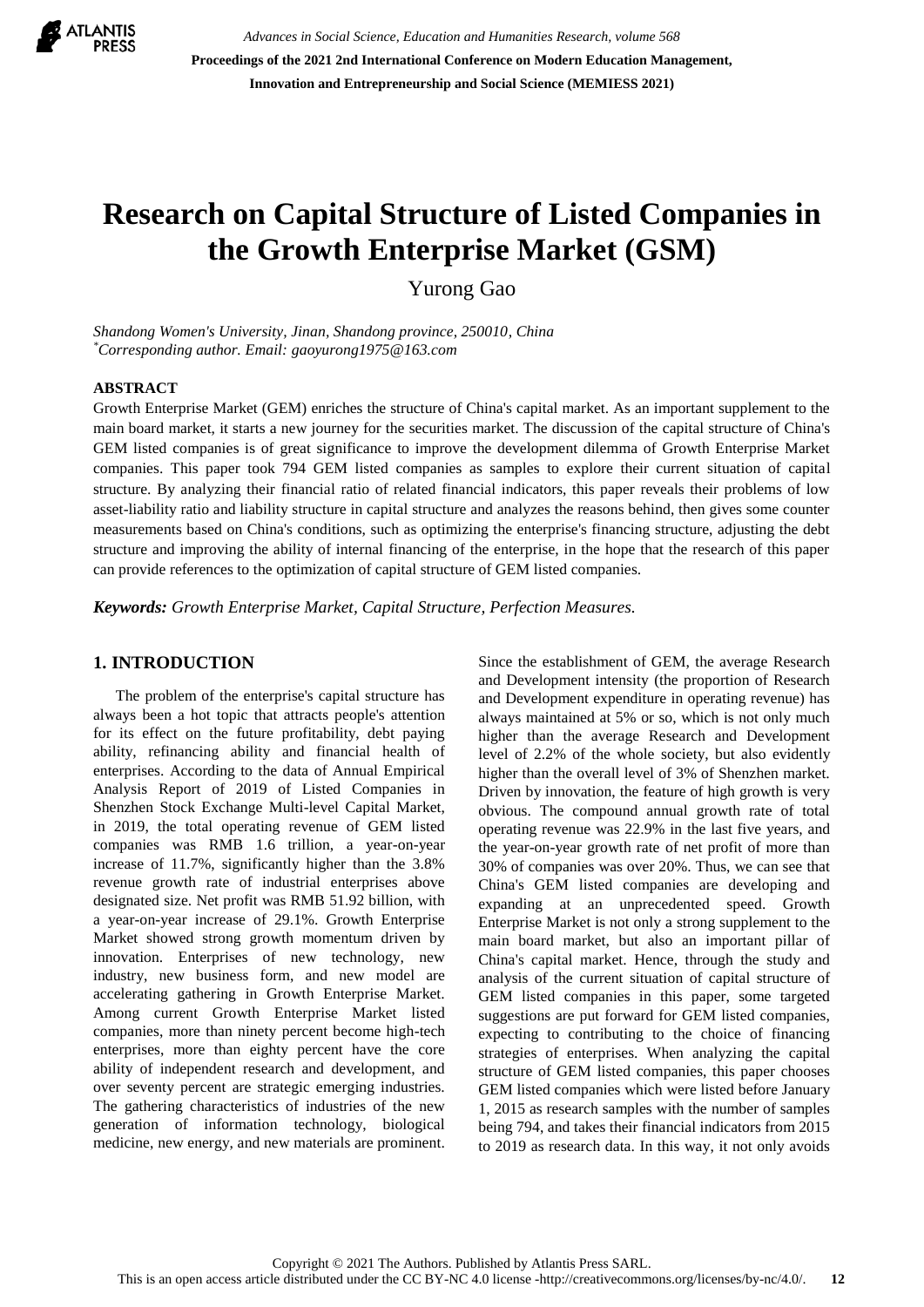

the defects of the cross-section data, but also reduces the occasionally brought by data of one year.

## **2. THE CAPITAL STRUCTURE ANALYSIS OF GEM LISTED COMPANIES**

#### *2.1. Overall Analysis of Capital Structure*

The higher the asset-liability ratio is, the higher the corresponding operational risk is. Therefore, by taking the asset-liability ratio as the measurement index, this paper can learn about whether its capital structure is reasonable through the analysis of relevant data.

**Table 1.** Average Asset-liability Ratio of Listed Companies on the Main Board and Growth Enterprise Market from 2015 to 2018

| Year      |        | 2015   | 2016   | 2017   | 2018   | 2019   |
|-----------|--------|--------|--------|--------|--------|--------|
| gem       | .isted | 28.48% | 28.61% | 31.82% | 34.98% | 36.78% |
| Companies |        |        |        |        |        |        |

Note: The data were collected from China Stock Market & Accounting Research Database.



**Figure 1** Changes of the average asset-liability ratio of GEM listed companies from 2015 to 2019.

As we can see from Table 1, the asset-liability ratio of GEM listed companies from 2015 to 2019 was around 30%. And from Figure 1, we can see that the GEM listed companies are in an upward trend generally. **Table 2.** Descriptive statistical analysis of asset-liability ratio of GEM listed companies

| Year                   | 2015   | 2016   | 2017    | 2018    | 2019    |
|------------------------|--------|--------|---------|---------|---------|
| Average<br>value       | 28.48% | 28.61% | 31.82%  | 34.98%  | 36.78%  |
| Maximum<br>value       | 84.25% | 82.56% | 103.72% | 168.68% | 498.11% |
| Minimum<br>value       | 1.69%  | 0.08%  | 0.04%   | 0.01%   | 0.007%  |
| Intermedi<br>ate value | 25.06% | 26.29% | 28.90%  | 32.71%  | 33.48%  |
| Standard<br>deviation  | 16.10% | 16.39% | 17.75%  | 20.64%  | 28.35%  |

Note: The data were calculated from China Stock Market & Accounting Research Database.

As we can see from Table 2, the gap between Assetliability ratios of GEM listed companies is large, with the maximum value of 498.11% and the minimum value of 0.007%. The biggest gap appeared in 2019. Between 2015 and 2019, the gap has been increasing gradually, but it was still at a low level. The standard deviation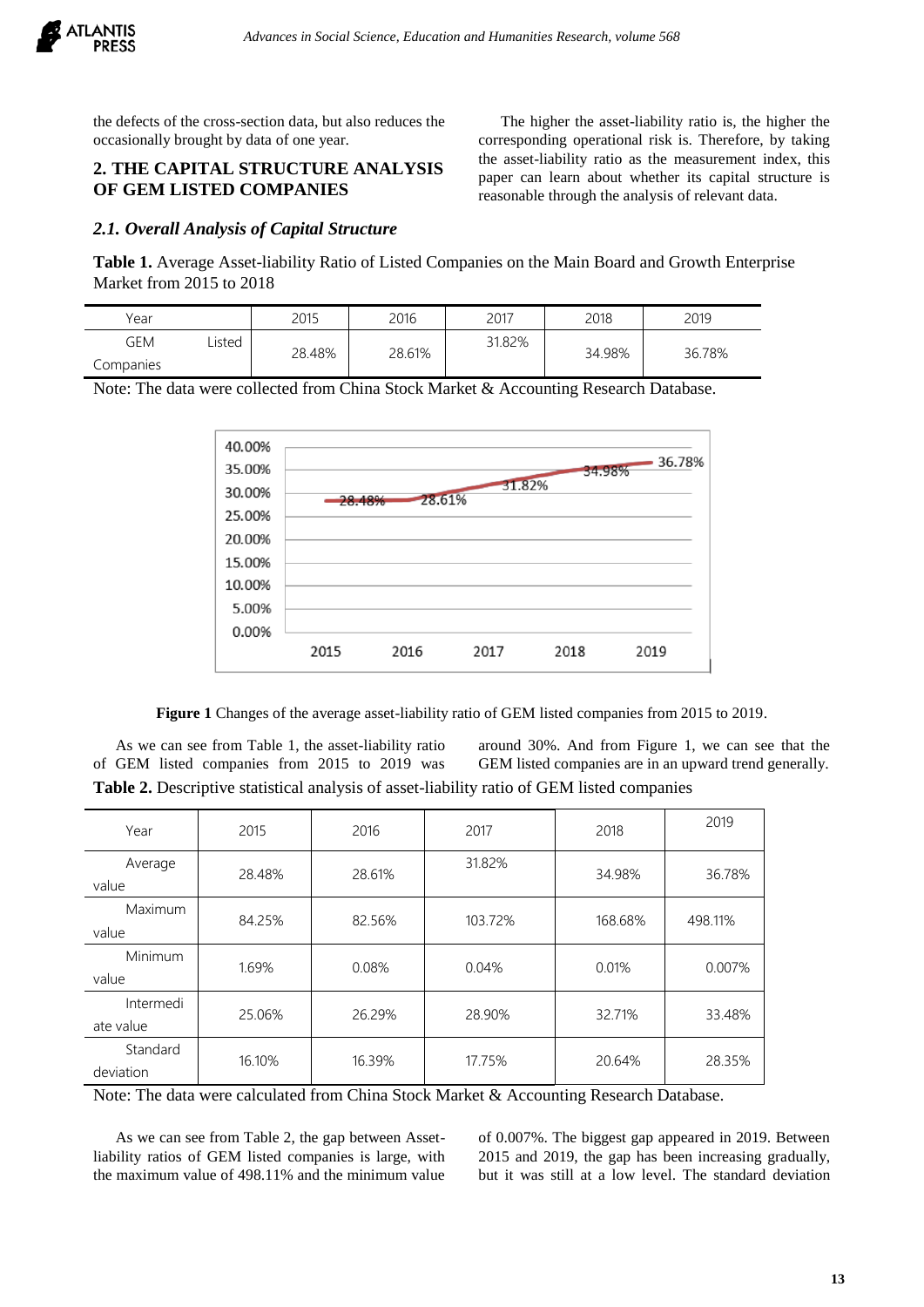was increasing year by year, which also indicates the increasing gap of the asset-liability ratio between GEM listed companies year by year. According to the statistic analysis of the asset-liability distribution over the years of GEM listed companies, this paper divides the assetliability level of enterprises into four ranges: 0-10%, 10%-30%, 30%-50%, and above 50%. The statistic results can be seen in the following table:

**Table 3.** Distribution of assets and liabilities of GEM listed companies from 2015 to 2019

| Year | $0 - 10%$ | 10%-30% | 30%-50% | 50%以上  |
|------|-----------|---------|---------|--------|
| 2015 | 12.55%    | 48.44%  | 28.73%  | 10.27% |
| 2016 | 11.75%    | 47.63%  | 27.94%  | 12.68% |
| 2017 | 9.89%     | 42.37%  | 30.93%  | 16.91% |
| 2018 | 8.21%     | 36.14%  | 33.88%  | 21.77% |
| 2019 | 8.23%     | 36.01%  | 31.48%  | 24.18% |

Note: The data were calculated from China Stock Market & Accounting Research Database.

From Table 3, the asset-liability distribution of Growth Enterprise Market listed companies from 2015 to 2019, we can find that nearly 45% GEM listed companies have the asset-liability ratio of 10%-30%, and only few companies have the asset-liability ratio above 50%. But we can see from the data that companies with an asset-liability ratio of more than 50% is showing an upward trend.

## *2.2. Analysis on Liability Structure*

Based on the enterprise's debt repaying speed or time, we divided liabilities into current debt and noncurrent debt, and the proportion relationship between them is related to the operational risk of the enterprise. Therefore, only by balancing the proportion of liability structure, can enterprises develop steadily.

**Table 4.** Composition of debt ratio of GEM listed companies from 2015 to 2019

| Year                   | 2015   | 2016   | 2017   | 2018   | 2019   |
|------------------------|--------|--------|--------|--------|--------|
| Current debt ratio     | 87.43% | 86.23% | 85.47% | 85.86% | 85.60% |
| Non-current debt ratio | 12.57% | 13.76% | 14.53% | 14.14% | 14.40% |

Note: The data were collected from China Stock Market & Accounting Research Database.

Table 4 shows that the current debt ratio of GEM listed companies from 2015 to 2019 has been maintained at about 86% and the non-current debt ratio at about 13% Generally speaking, the current debt ratio of 30%-70% is reasonable, while the current debt ratio of such companies is obviously more than 70%, indicating their weak debt repayment ability and facing of greater risks.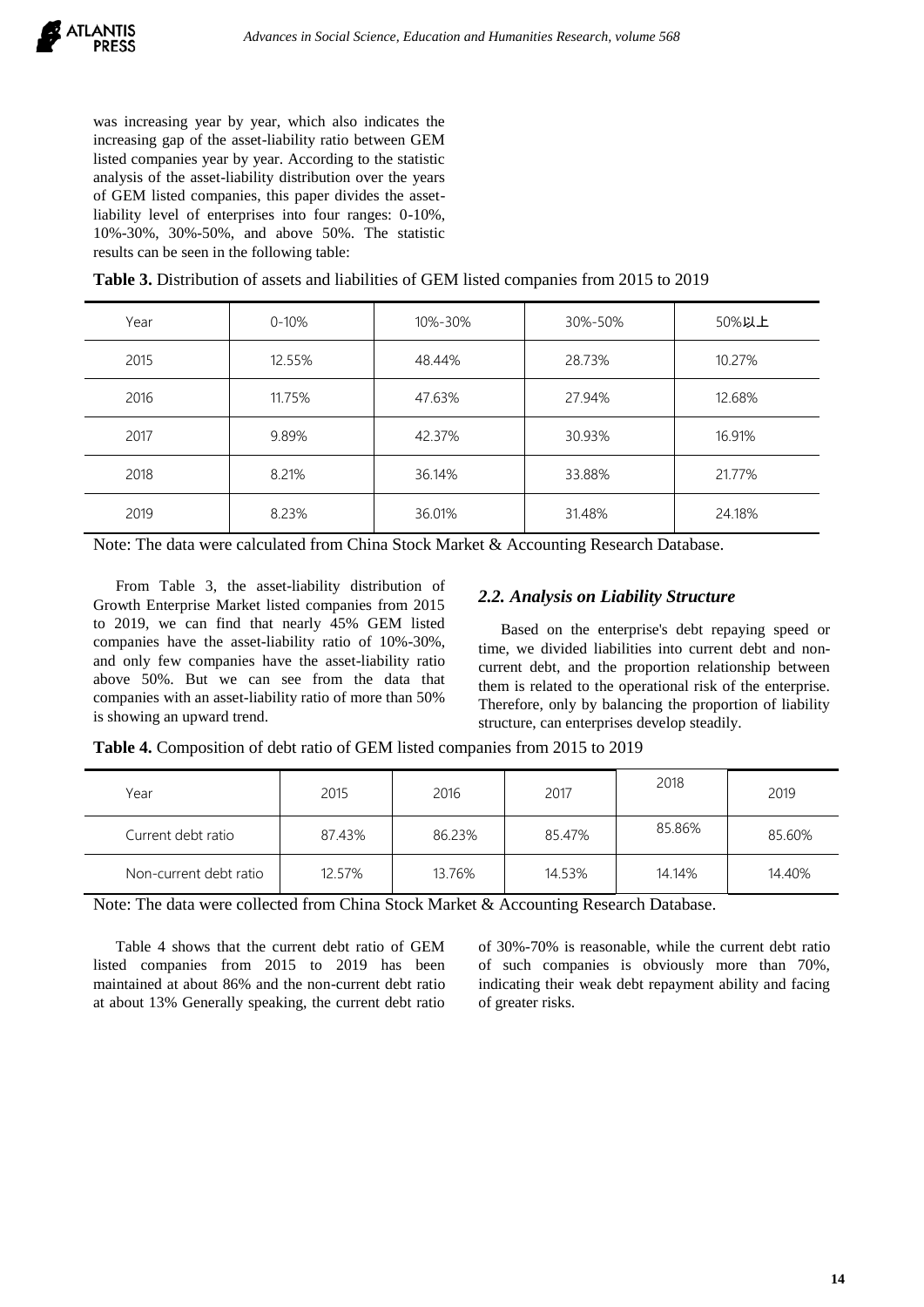



**Figure 2** Changes in debt ratio of GEM listed companies from 2015 to 2019.

Figure 2 shows the slight decline of the current debt ratio of the enterprise, but which is still higher than the non-current debt ratio. With short-term debt being the main driving force for the development of the enterprise, the short-term debt repayment pressure of the enterprise will increase and the stability of enterprise development and the liquidity of funds will be affected.

The equity structure determines the enterprise's behavior and performance. The different equity size represents the different control degree over the enterprise. And the differences in financing methods and preferences will further affect the enterprise's capital structure.

#### *2.3. Analysis of Equity Structure*

**Table 5.** Equity structure of GEM listed companies from 2015 to 2019

| Year | Debt-equity ratio | Shareholders' equity ratio |
|------|-------------------|----------------------------|
| 2015 | 47.94%            | 72.54%                     |
| 2016 | 50.41%            | 71.44%                     |
| 2017 | 57.98%            | 68.18%                     |
| 2018 | 104.67%           | 65.01%                     |
| 2019 | 83.69%            | 63.21%                     |

Note: The data were collected from China Stock Market & Accounting Research Database.

From the data in Table 5, we can find that there were some fluctuation in equity ratio of GEM listed companies from 2015 to 2019, but the average value of equity ration in five years maintained at 68.94%, while the usual equity ratio of 50% of enterprises is more reasonable, which indicates the large proportion of their own capital in the total assets of such companies and strong long-term debt repayment ability.

Table 5 also shows that the shareholders' equity ratio of the enterprise is about 70%, which is relatively moderate, indicating the relatively stable control over the enterprise of the shareholders.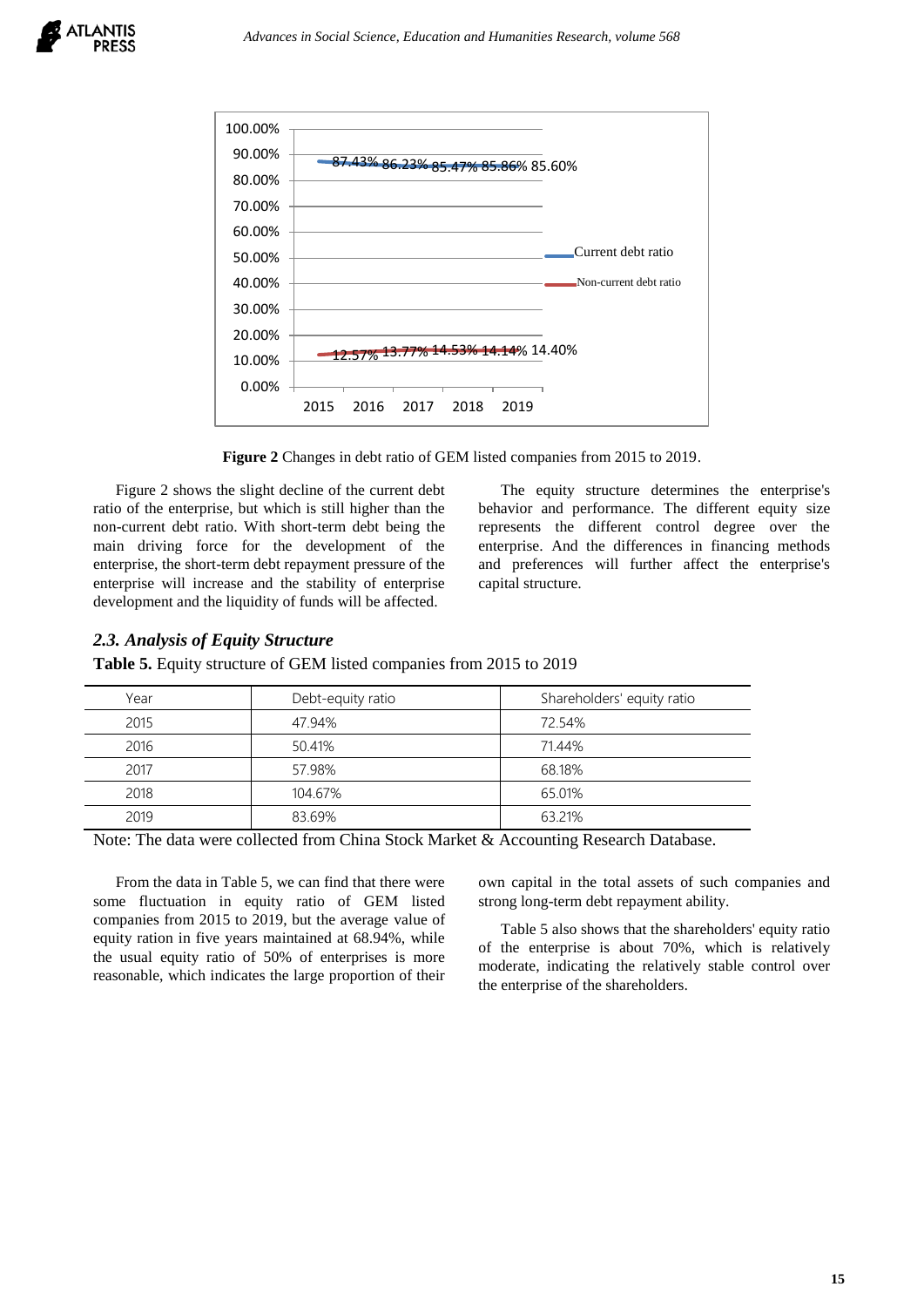

**Figure 3** Changes in equity structure of GEM listed companies from 2015 to 2019.

Figure 3 can show the gradual decrease of the shareholders' equity ratio of the GEM listed companies, but the decrease is slight and the ratio is still relatively high, suggests that the GEM listed companies attach more importance to equity than creditor's rights. However, the enhancement of the asset-liability ratio indicates that enterprises start to consider creditor's rights financing.

**Table 6.** Statistics on equity concentration of GEM Listed companies from 2015 to 2019

| Year                                              | 2015   | 2016   | 2017   | 2018   | 2019   |
|---------------------------------------------------|--------|--------|--------|--------|--------|
| Shareholding ratio of the largest<br>shareholder  | 32.11% | 33.09% | 28.58% | 27.13% | 27.13% |
| Shareholding ratio of the top ten<br>shareholders | 62.88% | 64.37% | 61.46% | 62.05% | 62.05% |
| Proportion of Tradable shares                     | 57.96% | 62.72% | 77.67% | 77.43% | 78.39% |
| Non-tradable<br>Proportion<br>of<br>shares        | 42.04% | 37.28% | 32.33% | 22.57% | 21.61% |

Note: The data were collected from China Stock Market & Accounting Research Database.

As we can see from Table 6, the proportion of tradable shares in the equity structure of GEM listed companies from 2015 to 2019 is relatively high, showing an upward trend and good equity liquidity. In terms of shareholding ratio of shareholders, the proportion of controlling shares of the largest shareholder and the top ten shareholders is high. In general, the equity of GEM listed companies belongs to a type of relative concentration.

## *2.4. Analysis of Internal and External Financing Behavior*

Financing behavior is an indispensable link in enterprise development, aiming at meeting the needs of enterprise development and obtaining enterprise capital. Based on whether the demander and the supplier of funds are the same subject, the financing methods of enterprises can be divided into internal financing and external financing, of which external financing can be further divided into equity financing and debt financing [13].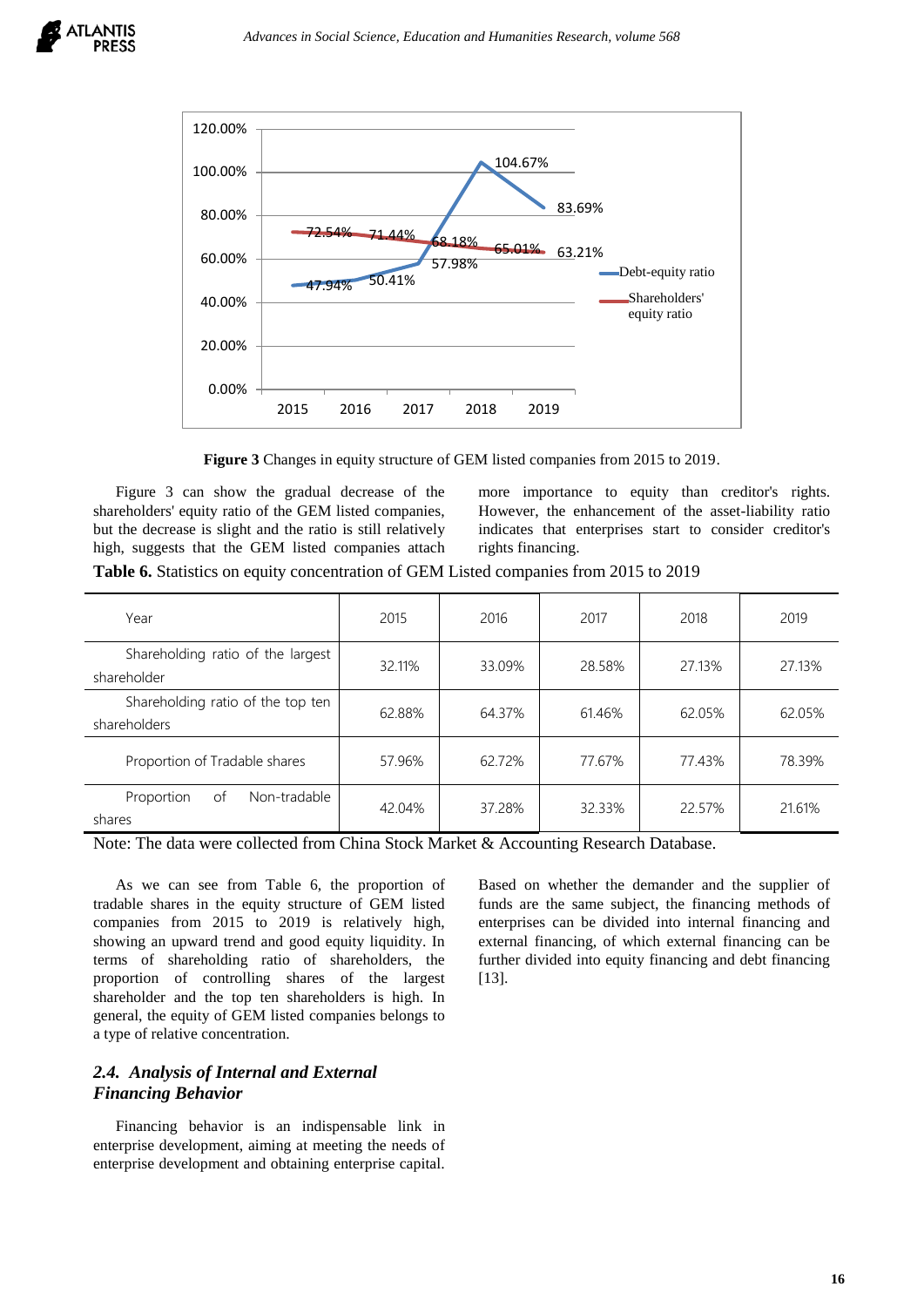|      | of<br>Proportion   | Proportion of external financing |                   |  |  |
|------|--------------------|----------------------------------|-------------------|--|--|
| Year | internal financing | financing<br>Equity              | Debt<br>Financing |  |  |
|      |                    | ratio                            | Ratio             |  |  |
| 2015 | 43.38%             | 39.57%                           | 17.04%            |  |  |
| 2016 | 21.67%             | 59.38%                           | 18.94%            |  |  |
| 2017 | 21.45%             | 51.21%                           | 27.33%            |  |  |
| 2018 | 33.94%             | 41.55%                           | 24.51%            |  |  |
| 2019 | $-5.2\%$           | 80.59%                           | 24.65%            |  |  |

#### **Table 7.** Internal financing and external financing structure of GEM listed companies

Note: The data were calculated from China Stock Market & Accounting Research Database.

Table 7 shows that external financing accounts for a high proportion, while internal financing accounts for a relatively low proportion in the financing methods of GEM listed companies from 2015 to 2019. In terms of internal methods, the proportion is relatively stable, with large changes from 43.38% to -5.2% from 2015 to 2019. The internal financing has not been fully utilized for it accounts for a low proportion. In terms of external methods, GEM listed companies prefer equity financing, with the proportion of equity financing keeping at about 50% from 2015 to 2019. Overall, the financing structure of GEM listed companies is relatively stable, showing a tendency of preferring equity financing.

## **3. EXISTING PROBLEMS AND REASONS IN CAPITAL STRUCTURE OF GEM LISTED COMPANIES**

#### *3.1. Existing Problems*

## *3.1.1. Low Asset-liability Ratio and Insufficient Utilization of Financial Leverage*

It is generally thought that the reasonable range of asset-liability ratio for non-financial enterprises is 40% to 70%. If the ration is lower than 30%, which indicates that the enterprise has sufficient funding sources and less debts. But a moderate debt contributes to the enterprise's development and expansion of scale [1]. If an enterprise has a good future prospect and high growth potential, and the manager of the enterprise has good expectations for the enterprise future, then the enterprise should consider bonds financing first. What's more, the Growth Enterprise Market industry is strongly supported by our country. Thus, these enterprises should have advantages in tax policy and other aspects and get more benefits from tax saving. However, through the analysis of asset-liability situation of GEM listed companies from 2015 to 2019, the asset-liability ratio of GEM listed companies is relatively low, obviously lower than the asset-liability ratio of the main board market, which indicates that the financial leverage of bonds has not been fully utilized.

#### *3.1.2. Unreasonable Liability Structure and High Current Debt Ratio*

Through the analysis of Table 4 above, we can find that the current debt ratio of GEM listed companies is slightly high, while the long-term debt ratio is slightly low. This reflects the dominating status of short-term debt in the liability structure of GEM listed companies. This composition is obviously unreasonable. Overreliance on short-term debt will increase the pressure of short-term debt repayment and short-term financial risks of enterprises. When facing a larger financial plight, problems like difficulty in capital turnover will arise. Overreliance on short-term debt will cause the short-termization of debt constraint and weaken the governance function. This reflects the deficiency in long-term debt management effect of GEM listed companies.

## *3.1.3. Reliance on external financing causes high financing costs*

The pecking order theory of financing considers the sequentiality in financing cost, and believes that enterprise should consider "internal financing first, then external financing and debt financing first, then equity financing".[2] However, the order of choosing financing methods in most listed companies in China is different from the theory. They adopt the order of "external financing before internal financing and equity financing before debt financing." As we can see from Table 7 above, the choice of financing order of GEM listed companies is the same as that of most listed companies in China, which is obtaining the required funds from equity financing, and the proportion of internal financing is low. This will reduce the utilization rate of funds of the enterprise, weaken the financial leverage, and cause the enterprise to prefer equity financing.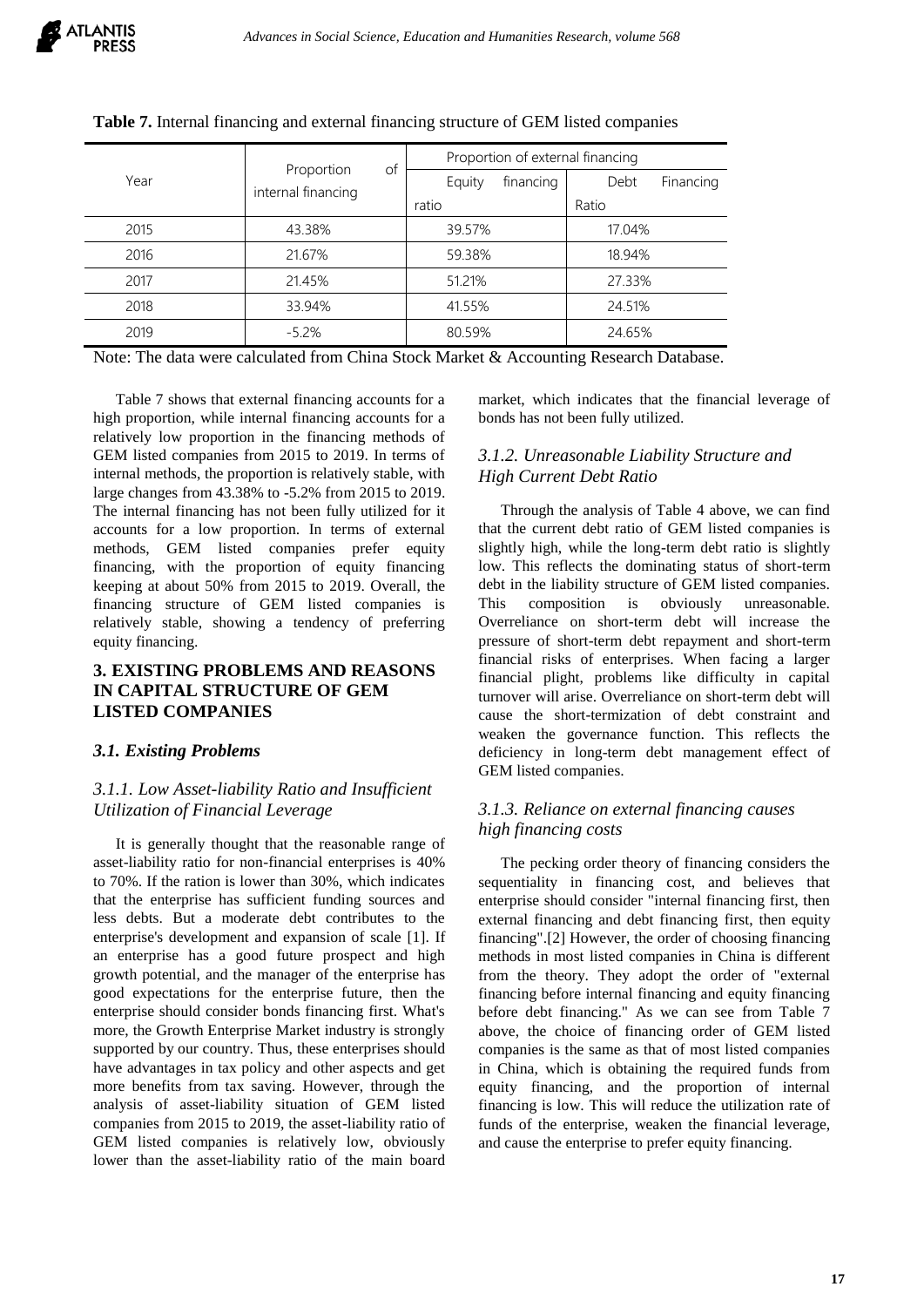

#### *3.2. Analysis of Reasons*

#### *3.2.1. Unbalanced Development of the Capital Market, and Resistance in Bonds Financing*

Although one of the main methods of broaden financing channels is to issue bonds, it is very difficult for GEM listed companies to issue bonds due to their small scale and low credit rating. In China's capital market, the development speed of the bond market is much lower than that of the stock market, because of the relatively strict issuance conditions of corporate bonds in China, the problems of single variety and small scale in bond market, and too much government intervention that also produces resistance to corporate bond financing. Thus, the imbalanced development of capital market and the imperfection of bond market in our country limit the financing methods of GEM listed companies [3]. In addition, by the above analysis, the preference for equity financing of GEM listed companies is also one of the reasons for their low assetliability ratio.

## *3.2.2. The Difficulty of Obtaining Long-Term Loans for the Low Asset Credit Rating of the Enterprise*

The first reason is that most GEM listed companies are small and medium-sized enterprises with small scale, most of which belong to light asset industry, lack of tangible assets approved by the bank available for loan collateral; and due to the underdeveloped medium and long-term credit market and incomplete financial credit system of our country, there is some resistance from the bank currently on asset credit evaluation of such enterprises and the procedures and methods of credit loan. Thus, it is hard for these enterprises to obtain long-term loans from the bank. The second reason is that the cost of short-term debt is lower, and compared with long-term debt, its financial risk is easier to manage [4].

## *3.2.3. The Relatively Low Profitability of the Enterprise and the Insufficient Internal Fund Accumulation*

Internal financing requires sufficient internal fund accumulation of the enterprise. However, the selfaccumulated cash flow of most GEM listed companies cannot meet the development needs of the enterprise for their high input cost, low income, and weak competitiveness in the market. The transformation and upgrading of China's enterprises is accelerating, and the costs of production and labor are rising, the profit space was compressed by the rising costs, and as the GEM

listed companies continue to grow stronger, the expansion rate of assets is much faster than the growth of the internal retained earnings, making GEM listed companies begin to rely on external financial market.

## **4. SUGGESTIONS ON THE OPTIMIZATION OF CAPITAL STRUCTURE OF GEM LISTED COMPANIES**

### *4.1. Improve the Bond Market's Development and Optimize the Enterprise's Financing Structure*

In the relatively mature capital markets in the world, the development speed and scale of the bond market is far beyond the stock market, while there are many problems in the development of the bond market in China, requiring the constantly improvement of the market system and the expansion of the financing scale. Therefore, the government should provide more favorable conditions for listed companies in policy, such as improving relevant laws and regulations, reducing unnecessary administrative intervention, and encouraging banks to relax the loan restrictions for high-tech enterprises on the Growth Enterprise Market, to promote the development of the bond market. In addition, enterprises should use the capital market financing platform reasonably, appropriately improve the asset-liability ratio, and obtain financial leverage benefits [5].

#### *4.2. Actively Adjust the Debt Structure to Increase the Use of Long-Term Debt*

Currently, the liability structure of GEM listed companies in China is neither stable nor reasonable. The high proportion of current liabilities will increase the interest rate risk and investment risk of the company and affect the continual operation ability of the company. Therefore, the adjustment of liability structure can be achieved through the debt repayment period and debt source. When choosing financing methods, the actual situation of the enterprise should be considered, and various financing methods should be combined. When the company has had enough total amount of liabilities, it should reasonably allocate the proportion of shortterm liabilities and long-term liabilities, appropriately increase the proportion of long-term liabilities, increase the long-term loan of the bank, and actively issue corporate bonds, to reduce the financial risk and make the company develop steadily. [6] On the other hand, GEM listed companies can improve their financial leverage effect by appropriately repurchasing share. Reducing the number of shares in circulation of GEM listed companies through share repurchase will not affect the company's net assets and shareholders' equity, and it can increase the company's asset-liability ratio,